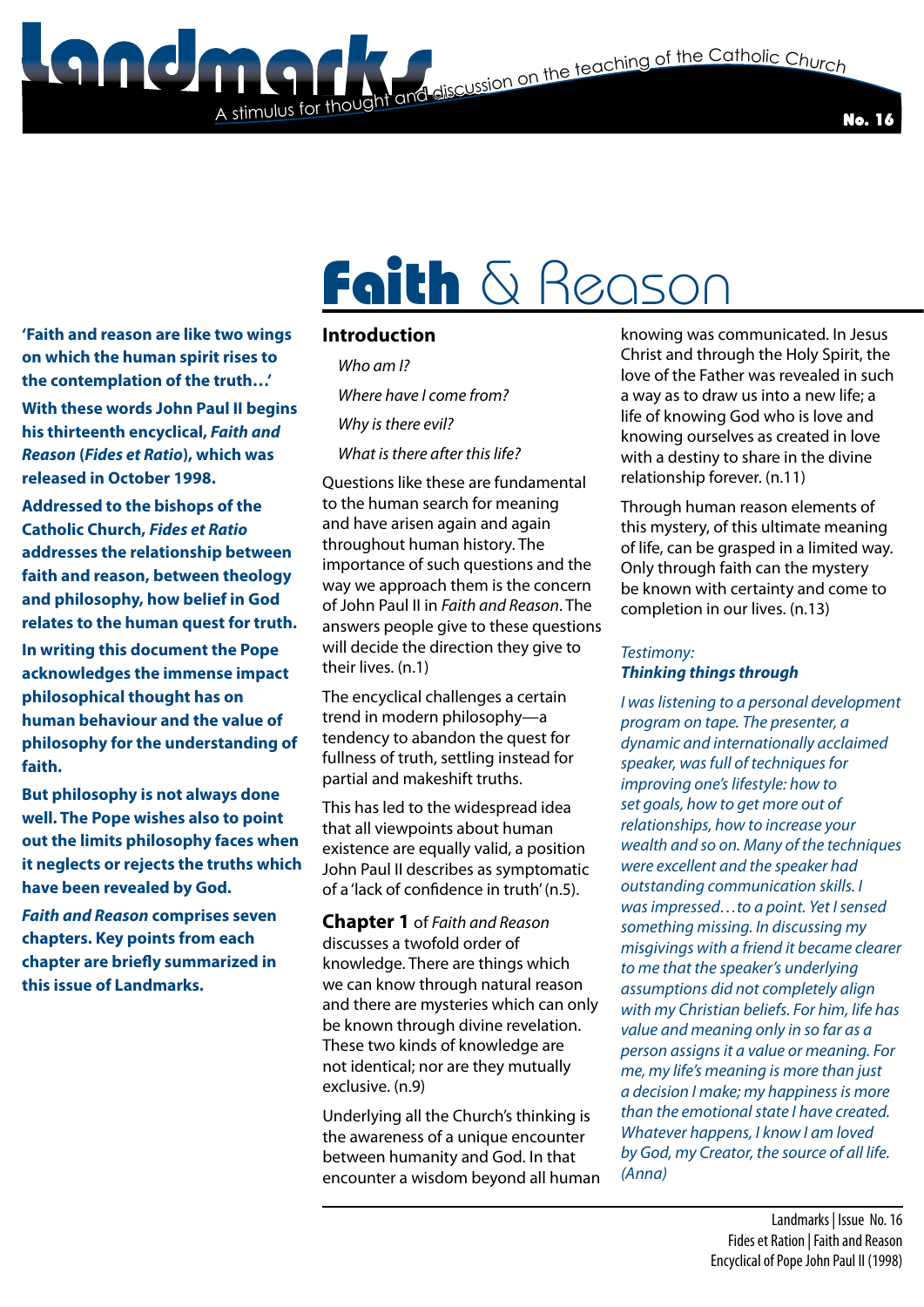# A stimulus for thought and discussion on the teaching of the Catholic Churc<sub>h</sub>

## The unending Journey

**Chapter 2** explores the Wisdom literature of the Old Testament. Here we see how deeply connected are the knowledge conferred by faith and the knowledge conferred by wisdom. The wise person is one who loves and seeks the truth. The intellect's quest for truth is a journey set within the larger horizon of faith. To be authentic the journey must be:

- 1. Ongoing
- 2. Humble
- 3. Respectful of the transcendent

To ignore these 'rules' is to run the risk of foolishness. We can wind up thinking we have all the answers and confuse a clever ego with true and lasting wisdom. This is the predicament described in the biblical story of Adam and Eve. The symbolism of 'the tree of knowledge of good and evil' (Gen 2:17) tells us that humanity lost sight of the fact that its powers are dependent on a greater mystery that is the source of all knowledge. Christ is the one who frees humanity from this primal disobedience. (n.22)

**Chapter 3** acknowledges that 'in the far reaches of the human heart there is a seed of desire and nostalgia for God' (n.24). The desire to know the truth is deeply embedded in human nature. As St Augustine said: 'I have met many who wanted to deceive but none who wanted to be deceived' (see n.25).

Through the arts, sciences and philosophies of each age, people have articulated the desire to know what is true. The pursuit of truth requires the person to move beyond mere opinions to know how things really are; to move from a preoccupation with self to a wisdom beyond oneself. 'Whether we admit it or not, there comes for everyone the moment when personal existence must be anchored to a truth recognized as final, a truth which confers a certitude no longer open to doubt' (n.27). In coming to this truth, at some point we must take a step in faith; we must *believe*.

#### **The wisdom of the Cross**

**In Jesus' horrific death we see faith extending the possibilities for human reason. Reason asks what possible logic there can be in this apparently gross action of human failure and suffering. And yet it is precisely in the Cross that the unfathomable depths of God's love shine forth. 'What a challenge this is to our reason, and how great the gain for reason if it yields to this wisdom!' (n.23)** 

The Cross is the reef upon which the link between faith and reason can break up, but also the reef beyond which the two can set forth upon the boundless ocean of truth.

#### *Testimony: Witness to the truth*

*Franz Jaegerstaetter was an Austrian farmer in his thirties who chose to accept death rather than take the oath of loyalty to Hitler which was demanded of him during the German occupation of his homeland. During his time in prison, a number of people—including his wife and his parish priest—tried to persuade Franz to relax his position of total opposition to the Nazi war machine in order to save his life. Franz loved his wife and three children dearly and had no desire to be separated from them, yet such was his commitment to the truth that he refused to cooperate in any shape or form with the evil of Nazism. He simply would not play what he called 'the crooked game'. Franz was executed on August 9, 1943.*

**The quest for truth is rarely a straight path. Our natural limitations and struggles obscure the search. For some people, truth drowns in a sea of other concerns. Still others run from the truth as soon as they glimpse it, afraid of its demands. Yet no matter how we might evade it or ignore it, truth remains truth and continues to influence our lives. (n.28)**

**The search for truth may be difficult but it is never in vain. In grappling with the fundamental questions of life there is at least an outline of an answer in the soul of each person. The human desire to grow in certainty calls us to keep exploring and testing these embryonic answers as we seek the fullness of truth. (n.29)**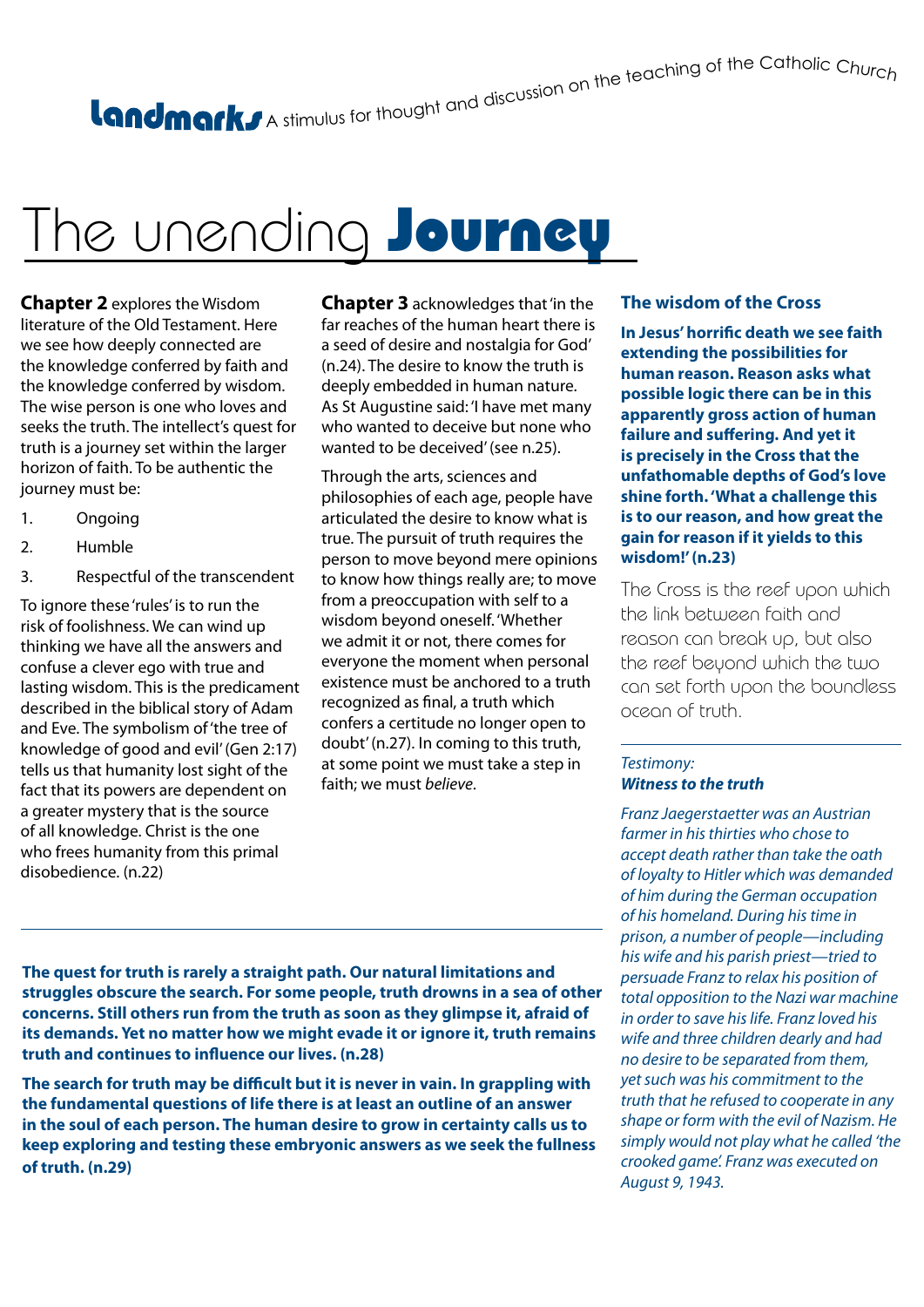# A stimulus for thought and discussion on the teaching of the Catholic Churc<sub>h</sub>

## In search of truth

**Chapter 4** surveys the development of philosophical thought in the history of the Church. From the ancients to the patristic era to medieval times, Christianity developed a relationship with the philosophical currents of the day which was both welcoming and cautious. The great Christian thinkers were not afraid to acknowledge those elements that converged with revelation while clearly identifying the points of divergence.

The encyclical particularly affirms the contribution of St Thomas Aquinas. Aquinas' genius was to demonstrate the harmony between faith and reason, bringing about 'a reconciliation between the secularity of the world and radicality of the Gospel' (n.43).

In subsequent ages an unfortunate separation developed between philosophy and theology. Among some philosophers there developed a tendency to abandon the search for absolute truth, settling instead for a subjective certainty or a pragmatic sense of utility. In some quarters of the Church grew a deep mistrust of reason and a tendency to deny the rational dimension of faith. Against this historical backdrop John Paul II calls for a reappraisal of the relationship

between faith and reason. Faith tied to weak reasoning is not convincing. Reason unrelated to faith is superficial. In the search for truth one cannot be fruitful without the other.

**Chapter 5** explains the interventions of the magisterium of the Church in philosophical matters. While the Church does not canonize any particular philosophy in preference to others, the magisterium does exercise a critical discernment of opinions and philosophies that contradict Christian doctrine. (n.50) These interventions are not intended to dampen independent thought but to prompt, promote and encourage philosophical enquiry. (n.51)

Such discernment is especially pertinent in these times when there is a plurality of opinions on offer. The Church recognizes the legitimate autonomy (as distinct from selfsufficiency) of philosophy. In its search for truth reason must be accountable to its own principles. The Church also recognizes that, as bearer and discerner of divine revelation, the Church has its own field of expertise to which it must be faithful. Faith and reason must each engage and respect the other.

### **Truth and culture**

**The encyclical discusses issues of inculturation. The truth which is sought by both faith and reason is bigger and more fundamental than any one human culture or epoch of history. While recognizing that every cultural expression which is an authentic manifestation of the truth finds a home in the gospel message, we must remember that the search for truth cannot be limited by the customs and thought patterns of any particular culture. (n.70-72)**

#### *Testimony: Vision of faith*

*Faith is like a pair of sunglasses at the beach or on the snowfields. Without them you have to squint into the distance. But put on the sunglasses and you can see clearly and easily. The scenery is the same, but you are looking at it very differently. (Lisa)*

**It is impossible to assess personally every bit of knowledge acquired by generations of human existence. To a great extent life involves entrusting ourselves to the knowledge acquired by other people. Thus there is a critical relational dimension to the quest for truth and to the process by which we come to believe. (n.32)**

**Personal growth involves more than the acquisition of abstract concepts; it involves a dynamic relationship of self-giving with others. By entrusting ourselves to others we come to a recognition of truth embodied in the lives of people. Consider the witness of the martyrs. We feel our hearts stirred and convinced because, in their commitment to truth, we see what we already know at some deep level; we hear declared that which we long to express.**